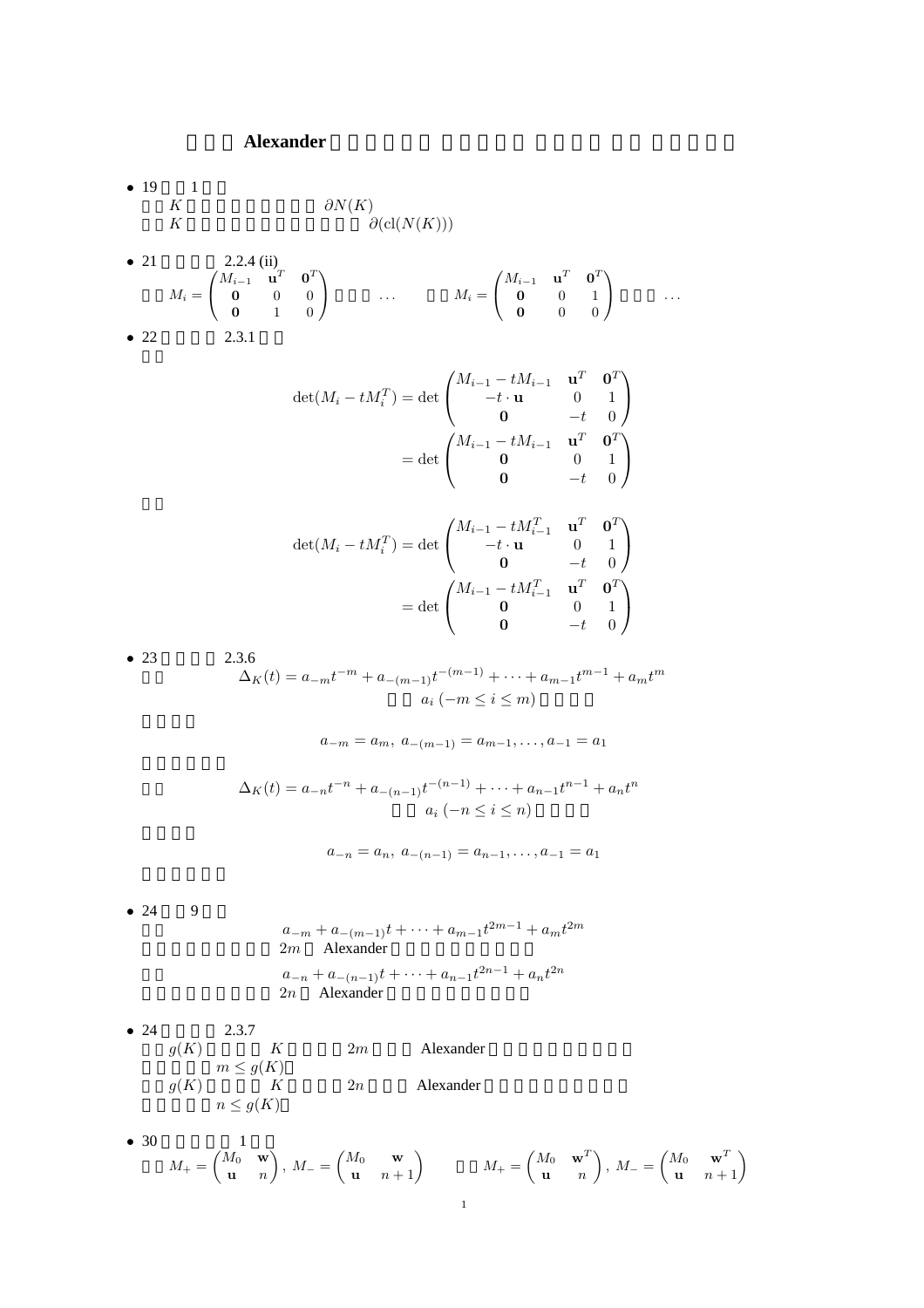• 53 
$$
\begin{pmatrix} 13 \\ 0 \sqrt{6}(\gamma) & t(\rho_0(\gamma) - 1) \\ 0 & 1 \end{pmatrix}
$$
  $\begin{pmatrix} \rho_0(\gamma) & -t(\rho_0(\gamma) - 1) \\ 0 & 1 \end{pmatrix}$   
\n• 53  $\begin{pmatrix} 15 \\ 0 (K) \ni \gamma \mapsto t(\rho_0(\gamma) - 1) \in \mathbb{C} & G(K) \ni \gamma \mapsto -t(\rho_0(\gamma) - 1) \in \mathbb{C} \end{pmatrix}$   
\n• 55  $\begin{pmatrix} 3 \\ 3 \\ 2 \\ -i \end{pmatrix}$   $\begin{pmatrix} 1 \\ 0 \\ 2 \end{pmatrix}$   $\begin{pmatrix} 1 \\ 0 \\ 0 \end{pmatrix}$   $\begin{pmatrix} 1 \\ 0 \\ 0 \end{pmatrix}$   $\begin{pmatrix} 1 \\ 0 \\ 0 \end{pmatrix}$   $\begin{pmatrix} 1 \\ 0 \\ 0 \end{pmatrix}$   $\begin{pmatrix} 1 \\ 0 \\ 0 \end{pmatrix}$   $\begin{pmatrix} 1 \\ 0 \\ 0 \end{pmatrix}$   $\begin{pmatrix} 1 \\ 0 \\ 0 \end{pmatrix}$   $\begin{pmatrix} 1 \\ 0 \\ 0 \end{pmatrix}$   $\begin{pmatrix} 1 \\ 0 \\ 0 \end{pmatrix}$   $\begin{pmatrix} 1 \\ 0 \\ 0 \end{pmatrix}$   $\begin{pmatrix} 1 \\ 0 \\ 0 \end{pmatrix}$   $\begin{pmatrix} 1 \\ 0 \\ 0 \end{pmatrix}$   $\begin{pmatrix} 1 \\ 0 \\ 0 \end{pmatrix}$   $\begin{pmatrix} 1 \\ 0 \\ 0 \end{pmatrix}$   $\begin{pmatrix} 1 \\ 0 \\ 0 \end{pmatrix}$   $\begin{pmatrix} 1 \\ 0 \\ 0 \end{pmatrix}$   $\begin{pmatrix} 1 \\ 0 \\ 0 \end{pmatrix}$   $\begin{pmatrix} 1 \\ 0 \\ 0 \end{pmatrix}$   $\begin{pmatrix} 1 \\ 0 \\ 0 \end{pmatrix}$   $\begin{pmatrix} 1 \\ 0 \\ 0 \end{pmatrix}$   $\begin{pmatrix} 1 \\ 0 \\ 0 \end{pmatrix}$   $\begin{pmatrix} 1 \\ 0 \\$